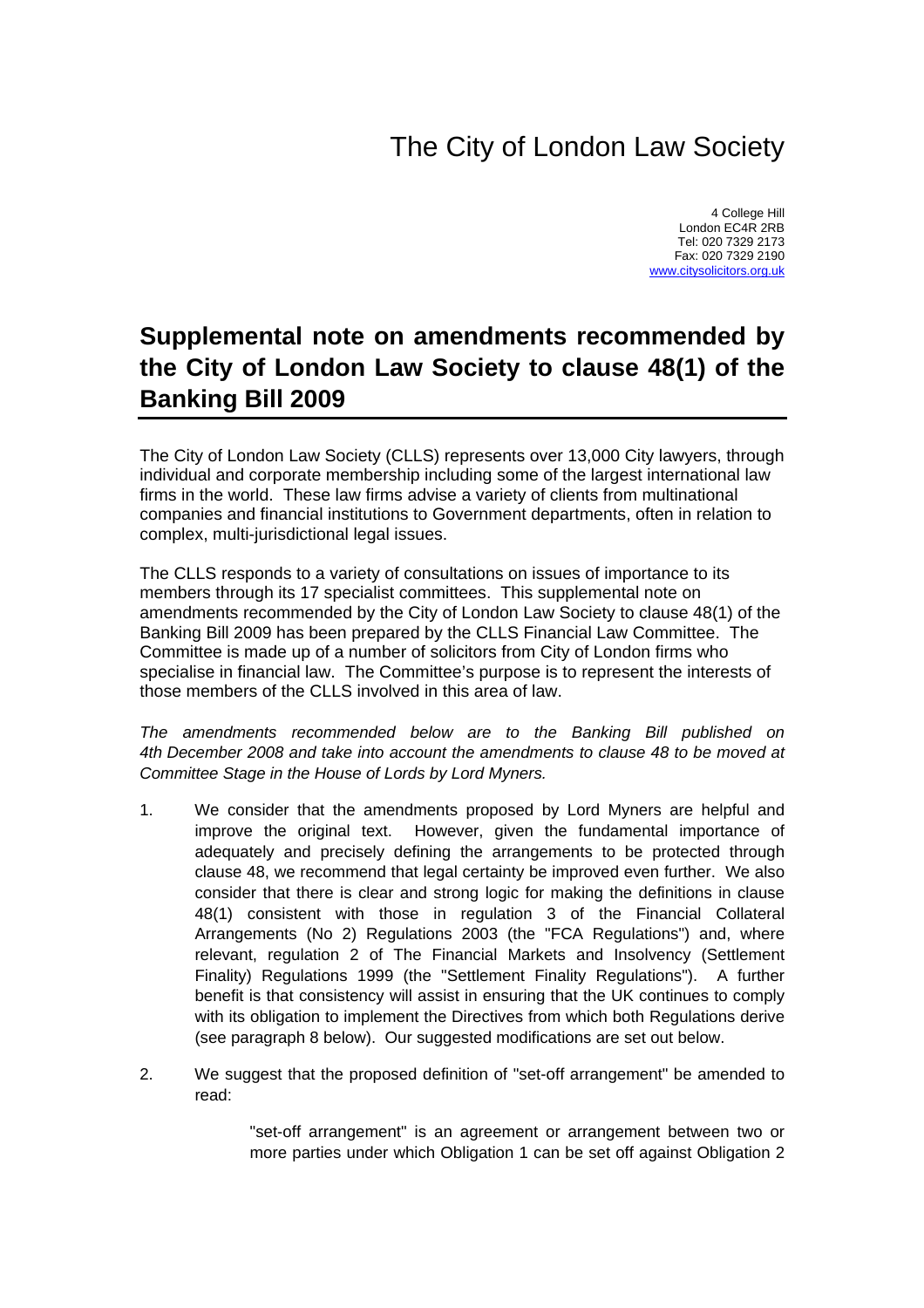to discharge or reduce the amount of Obligation 2, whether by contract, operation of law or otherwise.

3. We suggest that the proposed definition of "netting arrangement" be amended to read:

> "netting arrangement" is an agreement or arrangement between two or more parties under which a number of claims or obligations can be converted into a net claim or obligation (including under a close-out netting provision or a title transfer collateral arrangement), whether by contract, operation of law or otherwise, whether on a bilateral or multilateral basis and whether through the interposition of a clearing house, central counterparty, settlement agent or otherwise.

4. We suggest that the following new definitions be added:

"close-out netting provision" has the meaning given to that expression in regulation 3 of the Financial Collateral Arrangements (No 2) Regulations 2003 but with "arrangement" being substituted for "financial collateral arrangement" and with the words "or an arrangement of which a financial collateral arrangement forms part" being deleted.

"title transfer collateral arrangement" has the meaning given to the expression "title transfer financial collateral arrangement" in regulation 3 of the Financial Collateral Arrangements (No 2) Regulations 2003 but with "collateral" being substituted for "financial collateral" and with subparagraph (c) of that definition being deleted.

- <span id="page-1-0"></span>5. The reasons for our amendments to the definition of "set-off arrangement" include the following:
	- (a) It is important to reflect the fact that set-off arrangements often operate between more than two parties. An example is where a bank provides cash management services to a group of companies on the basis explained in our paper to HM Treasury of 11th December 2008.
	- (b) It is important to make clear that the definition includes the situation where contractual set-off rights are superseded by automatic, self-executing and mandatory set-off in cases where Rule 2.85 or 4.90 of the Insolvency Rules 1986 comes into play.
- <span id="page-1-1"></span>6. The reason for our amendments to "netting arrangement" include the following:
	- (a) It is important to make clear that netting under a "close-out netting provision" is included and to ensure that this expression is construed consistently with the FCA Regulations. (The original text which refers to "theoretical debts" being calculated during the course of a contract for the purpose of enabling them to be set-off against each other is not entirely accurate and is also incomplete).
	- (b) The definition of "netting arrangement" should be consistent with the definition of "netting" in regulation 2(i) of the Settlement Finality Regulations.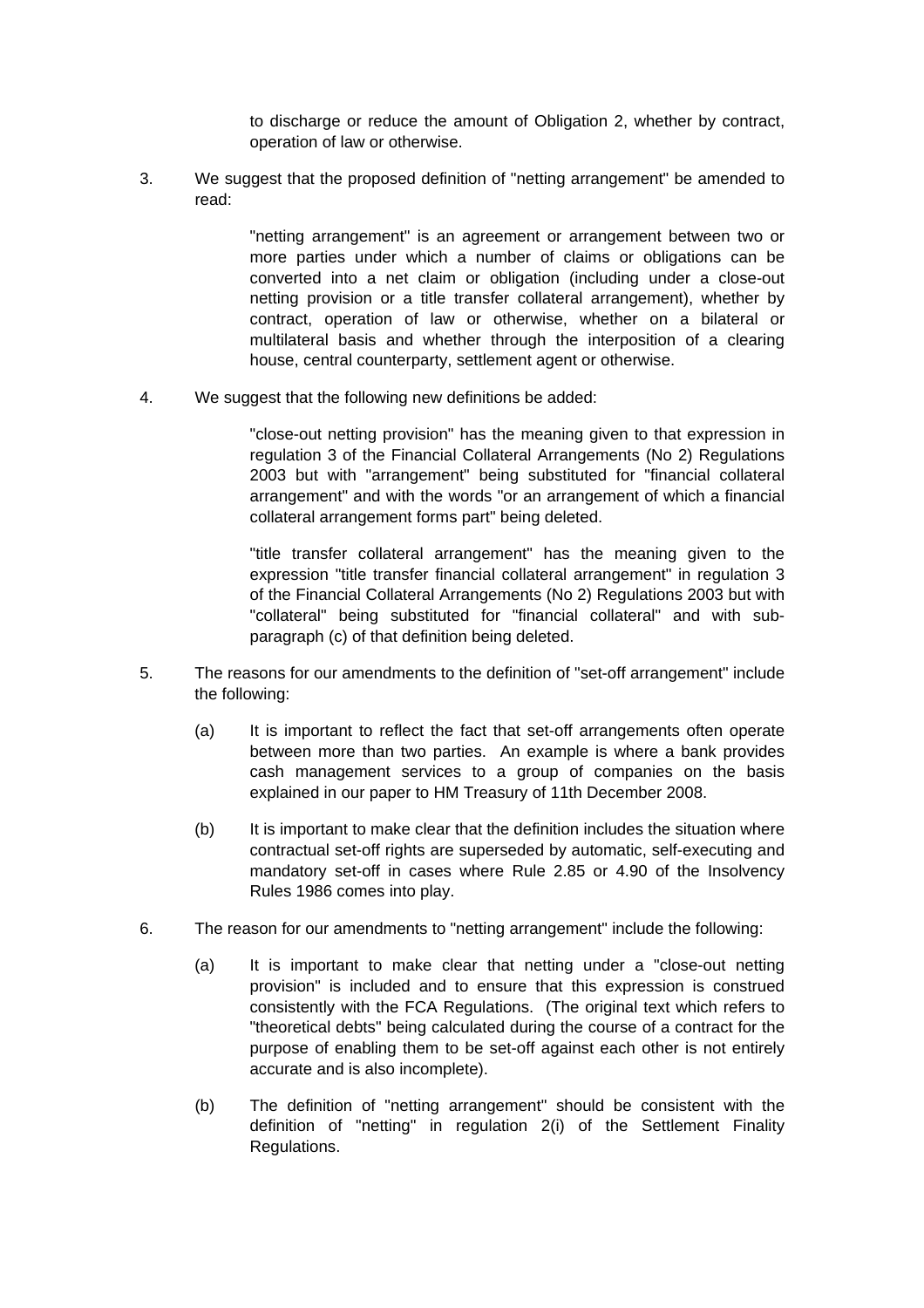- (c) It should be made clear that netting under the rules of a recognised clearing house, recognised investment exchange or designated system are covered.
- (d) It should be made clear that the points set out in paragraph  $5(a)$  and  $5(b)$ above are also covered.
- 7. The point made in paragraph 6(c) above is part of a much wider point. As stated in our paper of 17th October 2008 in response to HM Treasury's consultation document on proposals to reform Part VII of the Companies Act 1989 ("Part VII"), care must be taken that the Banking Bill (when enacted) will not undermine the special statutory regime created to ensure certainty, efficiency and stability in the financial markets by the combination of the following:
	- (a) Part VII and its secondary legislation, which provide protection for recognised investment exchanges, recognised clearing houses, recognised overseas investment exchanges and recognised overseas clearing houses; $<sup>1</sup>$  $<sup>1</sup>$  $<sup>1</sup>$ </sup>
	- (b) The Financial Markets and Insolvency Regulations 1996, which provide protection for settlement banks such as CREST settlement banks; $<sup>2</sup>$ </sup>
	- (c) The Settlement Finality Regulations, which implement Directive 98/26/EC and provide protection for designated systems; $^3$  $^3$  and
	- (d) The FCA Regulations which implement Directive 2002/47/EC and provide protection for financial collateral-providers and takers.
- 8. Although arrangements protected by the above legislation will be capable of being protected through clause 48 of the Bill to the extent that those arrangements rely on security interests, set-off arrangements, netting arrangements or title transfer collateral arrangements within the meaning of clause 48(1), it is essential that all such arrangements be protected. For instance, at present "market contracts", "default rules" and "default proceedings" protected by Part VII, and "default arrangements", "transfer orders" and contracts for the purpose of realising "collateral security" protected by the Settlement Finality Regulations, fall outside the scope of clause 48. We recommend that

<span id="page-2-0"></span>1

 $\overline{a}$  The UK has the following Recognised Investment Exchanges: EDX London Ltd, ICE Futures Europe, LIFFE Administration and Management, London Stock Exchange plc, PLUS Markets plc, The London Metal Exchange Ltd, and SWX Europe Limited. The UK has the following Recognised Clearing Houses: Euroclear UK & Ireland Ltd, LCH.Clearnet Ltd, ICE Clear Europe Ltd the European Central Counterparty Ltd. The UK has the following Recognised Overseas Investment Exchanges: Cantor Financial Futures Exchange (CFFE), Chicago Board of Trade (CBOT), Eurex (Zurich), ICE Futures US Inc, National Association of Securities Dealers Automated Quotations (NASDAQ), New York Mercantile Exchange Inc (NYMEX), NQLX LLC, Sydney Futures Exchange Limited (SFE), The Chicago Mercantile Exchange (CME), The Swiss Stock Exchange (SWX) and US Futures Exchange LLC. The UK has the following Recognised Overseas Clearing Houses: SIS x-clear AG, Eurex Clearing AG, The Chicago Mercantile Exchange (CME) and ICE Clear US Limited: see the FSA Register at http://www.fsa.gov.uk/register/exchanges.do 2

<span id="page-2-1"></span>CREST settlement banks are key providers of the intra-day liquidity to CREST members (including market makers) required to enable the CREST system to function. The daily average value of securities moving through the CREST system is in the order of £1,537 billion, while the daily average value of cash moving through CREST is in the order of £960 billion, including self-collateralising repo transactions: CREST Newsletter Issue No. 130, October 2008. Such cash payments are only possible as a result of the credit and liquidity facilities which are provided by CREST settlement banks to CREST participants.

<span id="page-2-2"></span>Systems designated under the Settlement Finality Regulations include CHAPS Sterling, CHAPS Euro, the Continuous Linked Settlement (CLS) System, BACS, the Cheque Clearing System, the Credit Clearing System, LCH.Clearnet Ltd and CREST.